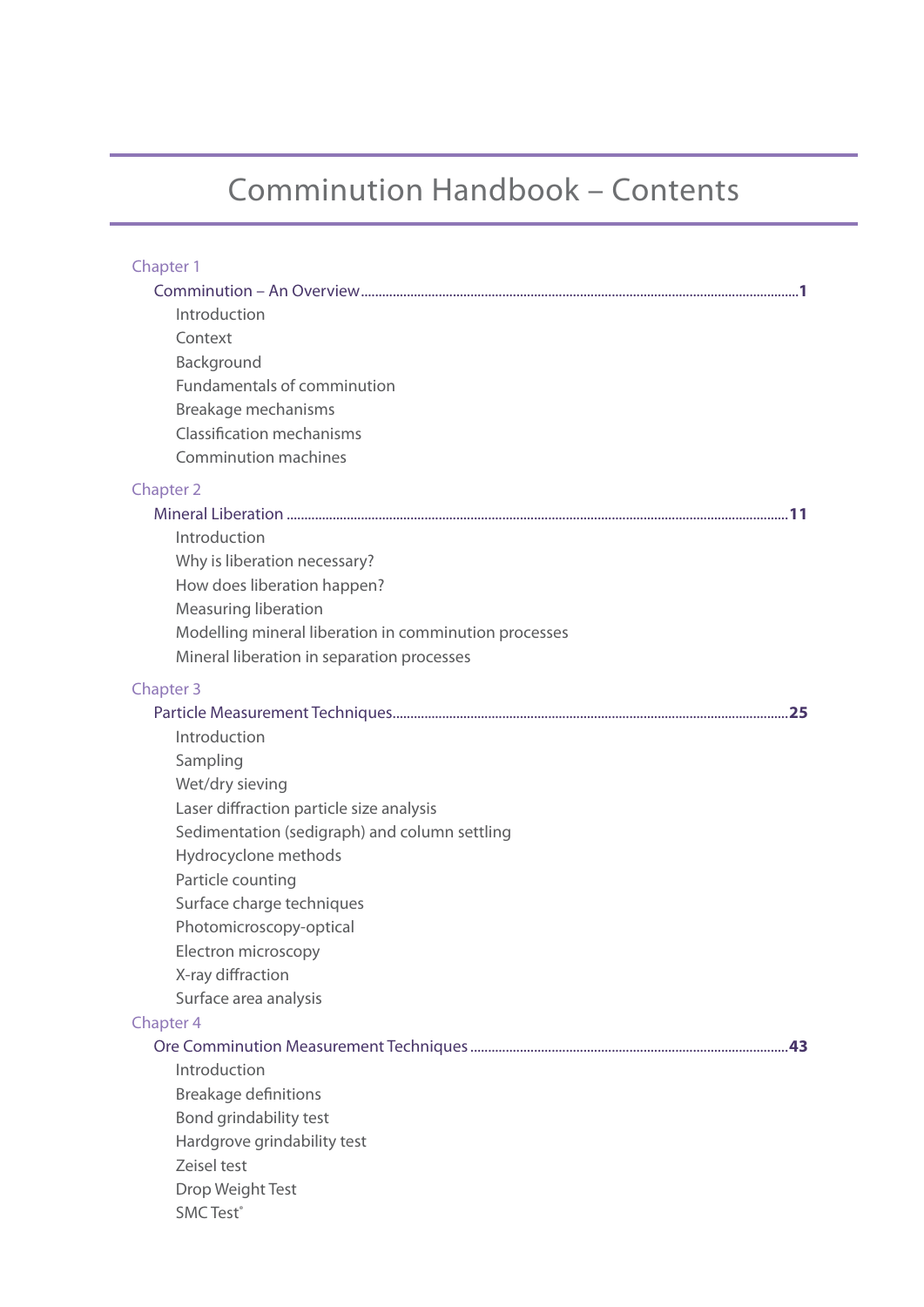SPI® test SAGDesign™ test Compression test Bond Work Index values (Bond, 1953) Split Hopkinson pressure bar test

### Chapter 5

|                                           | 61 |
|-------------------------------------------|----|
| Introduction                              |    |
| Ball mills for cement                     |    |
| Ball/tube mills for coal                  |    |
| <b>Ball mills for ores</b>                |    |
| Autogenous/semi-autogenous grinding mills |    |
| Rod mills                                 |    |
| Rotary breakers for coal                  |    |
| Scrubbers                                 |    |
| Grinding balls                            |    |
| Building large tumbling mills             |    |
|                                           |    |

#### Chapter 6

| Introduction                                       |     |
|----------------------------------------------------|-----|
| Primary crushers                                   |     |
| Conventional cone crushers                         |     |
| High-capacity crushing circuits                    |     |
| Bed breakage crushers                              |     |
| Rolls crushers                                     |     |
| Mineral sizers                                     |     |
| Roller mills                                       |     |
| High-pressure grinding rolls                       |     |
| Vertical roller mills                              |     |
| Horomills                                          |     |
| Energy used in different circuits                  |     |
| Chapter 7                                          |     |
|                                                    | .99 |
| Introduction                                       |     |
| Vertical shaft impact crushers                     |     |
| Hammer mills                                       |     |
| Atrita mills (combined hammer and attrition mills) |     |
| Beater wheel mills                                 |     |
| <b>Chapter 8</b>                                   |     |
|                                                    |     |
| Introduction                                       |     |
| Comminution in stirred mills                       |     |
| Vertical stirred mills                             |     |
| Horizontal stirred mills                           |     |
| Hosokawa Alpine fine-grinding mills                |     |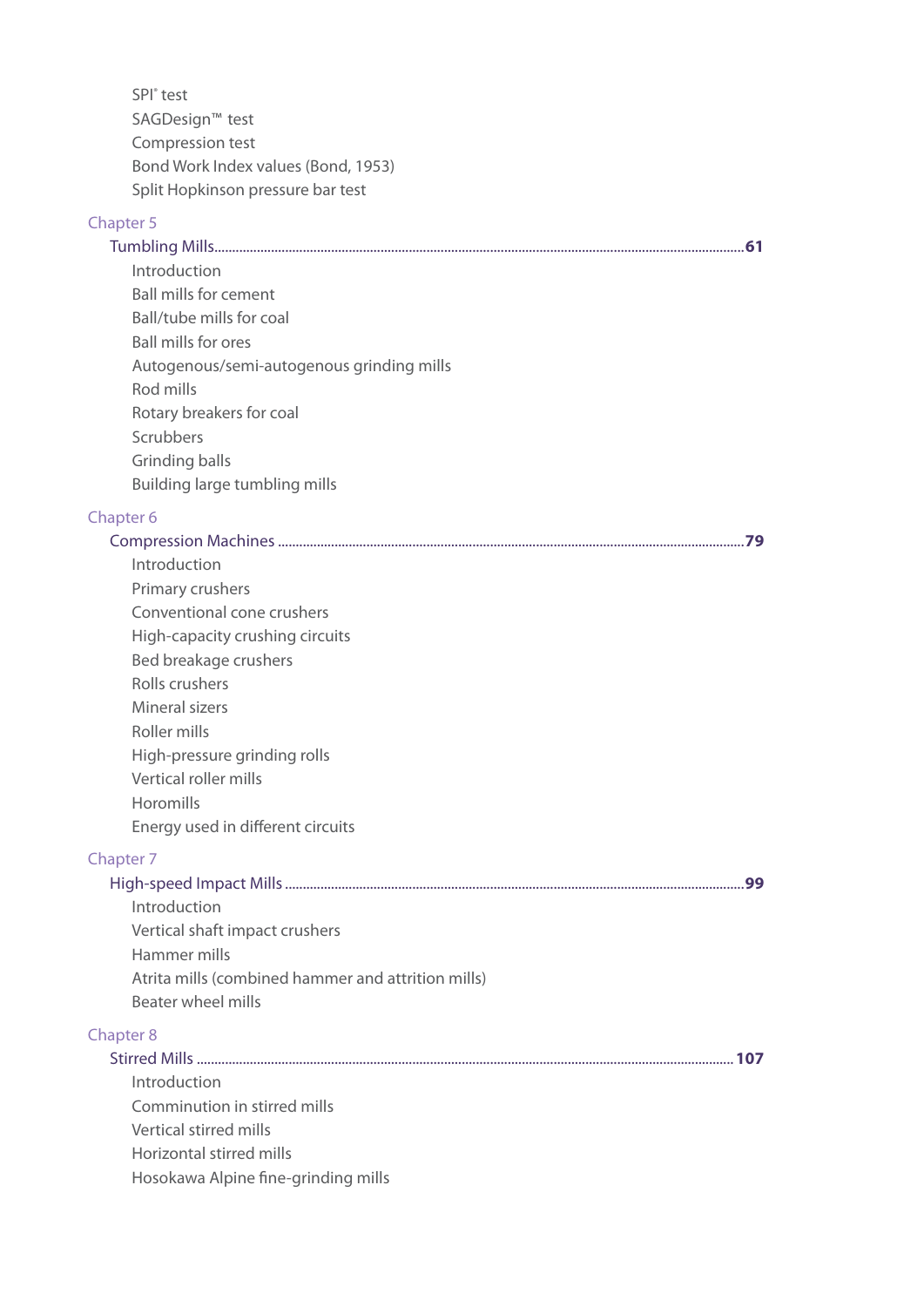| Chapter 9                                                     |  |
|---------------------------------------------------------------|--|
|                                                               |  |
| The role of liners in tumbling mills                          |  |
| Variations in liners for ore mills                            |  |
| Materials of construction                                     |  |
| Potential issues with liners                                  |  |
| Types of liners                                               |  |
| Designing mill liners                                         |  |
| Liners for mill types                                         |  |
| Liners in cement mills                                        |  |
| Inspections, wear monitoring and ongoing optimisation         |  |
| Condition monitoring of liners<br>Relining mills              |  |
|                                                               |  |
| Chapter 10                                                    |  |
|                                                               |  |
| Size separation in comminution processes<br>Classification    |  |
| Trommels                                                      |  |
| Rake and spiral classifiers                                   |  |
| Hydrocyclones                                                 |  |
| Fine screens                                                  |  |
| Air classifiers                                               |  |
| Chapter 11                                                    |  |
|                                                               |  |
| Comminution circuits for ores                                 |  |
| Comminution circuits for cement clinker                       |  |
| Comminution for coal preparation plants                       |  |
| Control of coal mills in power stations                       |  |
| Control of comminution circuits in coal preparation plants    |  |
| Control of comminution circuits in cement plants              |  |
| Chapter 12                                                    |  |
|                                                               |  |
| Introduction                                                  |  |
| Classifier calculations - mass balancing and circulating load |  |
| Power calculations using Bond grindabilities                  |  |
| Chapter 13                                                    |  |
|                                                               |  |
| Introduction                                                  |  |
| Perfect mixing ball mill model                                |  |
| Efficiency curve model for classifiers                        |  |
| Fitting example for ball mill - hydrocyclone circuit          |  |
| Conclusions                                                   |  |
|                                                               |  |